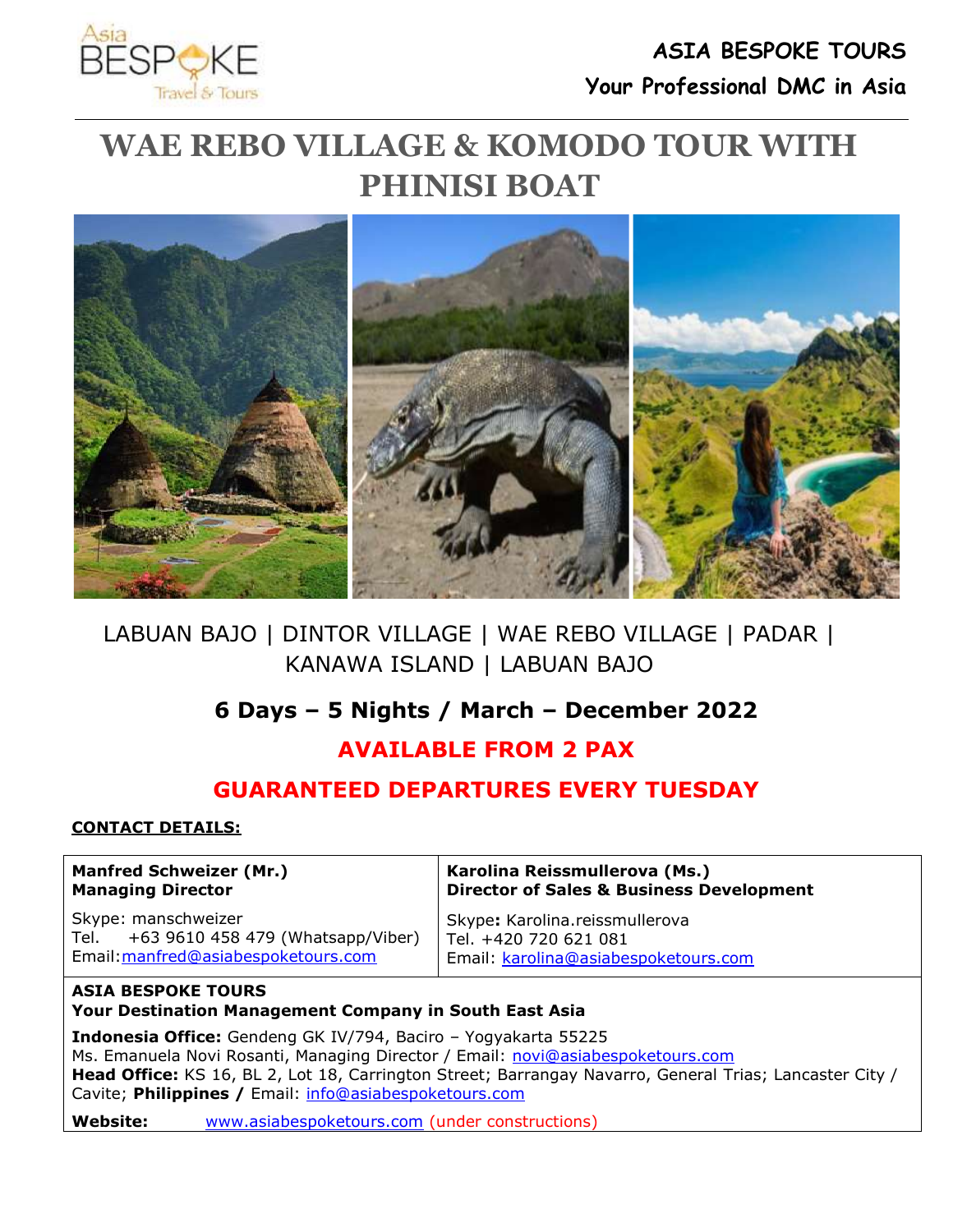

## **INTRODUCTION**

Our Komodo Island Tour is perfect for anyone looking for a wildlife adventure [holiday in Indonesia.](https://www.seeasiadifferently.com/indonesia/) If you are looking for a real magical getaway and a walking experience, then there is nothing better than a trip to Flores and in particular Wae Rebo. [Flores](https://www.seeasiadifferently.com/tour/fabulous-flores/) is one of the most stunning Indonesian Islands with a more rustic and rawer feel to it.

The highlight of this tour is trek to Wae Rebo which takes you through the forest and up into the clouds. Once you arrive you announce yourself by sounding the bamboo clacker before being welcomed by the village chief and sitting down to lunch. You can then immerse yourself in local life with the highlight being an overnight stay in a 'Mbaru Niang', a traditional circular coned shaped house.

Spending time on the water, exploring the regions, hidden beaches and then discovering the prehistoric Komodo dragons is a wildlife lover's dream. The National Parks in the region are discoverable by boat and are simply stunning, the beaches are some of the very best in the world!





**WAE REBO VILLAGE & KOMODO TOUR WITH PHINISI BOAT – 6 DAYS / 5 NIGHTS**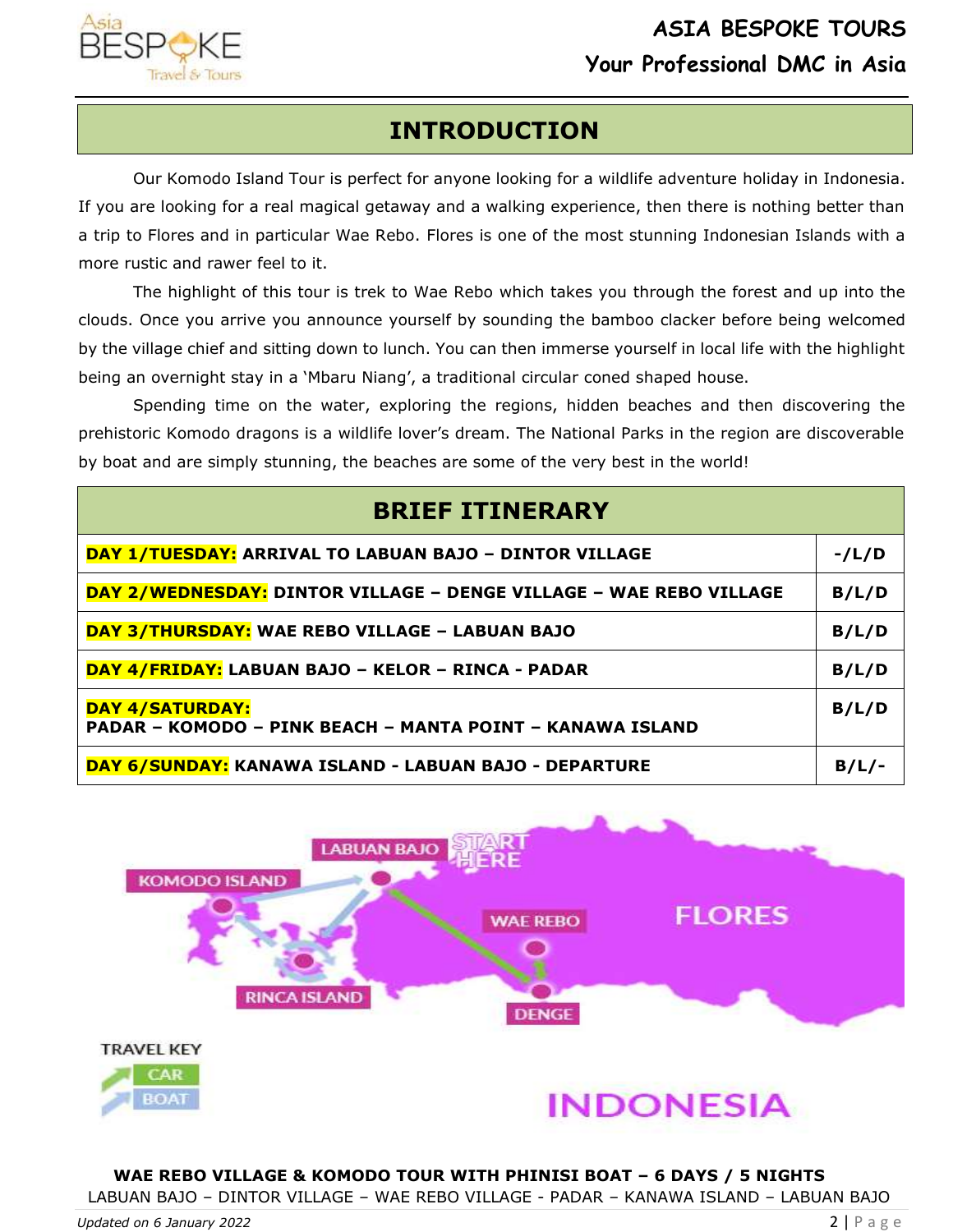

| <b>GUARANTEED DEPARTURES: 2022</b> |            |               |            |
|------------------------------------|------------|---------------|------------|
| <b>TUESDAY</b>                     | 1.3.2022   | <b>SUNDAY</b> | 6.3.2022   |
| <b>TUESDAY</b>                     | 8.3.2022   | <b>SUNDAY</b> | 13.6.2022  |
| <b>TUESDAY</b>                     | 15.3.2022  | <b>SUNDAY</b> | 20.6.2022  |
| <b>TUESDAY</b>                     | 22.3.2022  | <b>SUNDAY</b> | 27.6.2022  |
| <b>TUESDAY</b>                     | 29.3.2022  | <b>SUNDAY</b> | 3.4.2022   |
| <b>TUESDAY</b>                     | 5.4.2022   | <b>SUNDAY</b> | 10.4.2022  |
| <b>TUESDAY</b>                     | 12.4.2022  | <b>SUNDAY</b> | 17.4.2022  |
| <b>TUESDAY</b>                     | 19.4.2022  | <b>SUNDAY</b> | 24.4.2022  |
| <b>TUESDAY</b>                     | 26.4.2022  | <b>SUNDAY</b> | 1.5.2022   |
| <b>TUESDAY</b>                     | 3.5.2022   | <b>SUNDAY</b> | 8.5.2022   |
| <b>TUESDAY</b>                     | 10.5.2022  | <b>SUNDAY</b> | 15.5.2022  |
| <b>TUESDAY</b>                     | 17.5.2022  | <b>SUNDAY</b> | 22.5.2022  |
| <b>TUESDAY</b>                     | 24.5.2022  | <b>SUNDAY</b> | 29.5.2022  |
| <b>TUESDAY</b>                     | 31.5.2022  | <b>SUNDAY</b> | 5.6.2022   |
| <b>TUESDAY</b>                     | 7.6.2022   | <b>SUNDAY</b> | 12.6.2022  |
| <b>TUESDAY</b>                     | 14.6.2022  | <b>SUNDAY</b> | 19.6.2022  |
| <b>TUESDAY</b>                     | 21.6.2022  | <b>SUNDAY</b> | 26.6.2022  |
| <b>TUESDAY</b>                     | 28.6.2022  | <b>SUNDAY</b> | 3.7.2022   |
| <b>TUESDAY</b>                     | 5.7.2022   | <b>SUNDAY</b> | 10.7.2022  |
| <b>TUESDAY</b>                     | 12.7.2022  | <b>SUNDAY</b> | 17.7.2022  |
| <b>TUESDAY</b>                     | 19.7.2022  | <b>SUNDAY</b> | 24.7.2022  |
| <b>TUESDAY</b>                     | 26.7.2022  | <b>SUNDAY</b> | 31.7.2022  |
| <b>TUESDAY</b>                     | 2.8.2022   | <b>SUNDAY</b> | 7.8.2022   |
| <b>TUESDAY</b>                     | 9.8.2022   | <b>SUNDAY</b> | 14.8.2022  |
| <b>TUESDAY</b>                     | 16.8.2022  | <b>SUNDAY</b> | 21.8.2022  |
| <b>TUESDAY</b>                     | 23.8.2022  | <b>SUNDAY</b> | 28.8.2022  |
| <b>TUESDAY</b>                     | 30.8.2022  | <b>SUNDAY</b> | 4.9.2022   |
| <b>TUESDAY</b>                     | 6.9.2022   | <b>SUNDAY</b> | 11.9.2022  |
| <b>TUESDAY</b>                     | 13.9.2022  | <b>SUNDAY</b> | 18.9.2022  |
| <b>TUESDAY</b>                     | 20.9.2022  | <b>SUNDAY</b> | 25.9.2022  |
| <b>TUESDAY</b>                     | 27.9.2022  | <b>SUNDAY</b> | 2.10.2022  |
| <b>TUESDAY</b>                     | 4.10.2022  | <b>SUNDAY</b> | 9.10.2022  |
| <b>TUESDAY</b>                     | 11.10.2022 | <b>SUNDAY</b> | 16.10.2022 |
| <b>TUESDAY</b>                     | 18.10.2022 | <b>SUNDAY</b> | 23.10.2022 |

### **WAE REBO VILLAGE & KOMODO TOUR WITH PHINISI BOAT – 6 DAYS / 5 NIGHTS**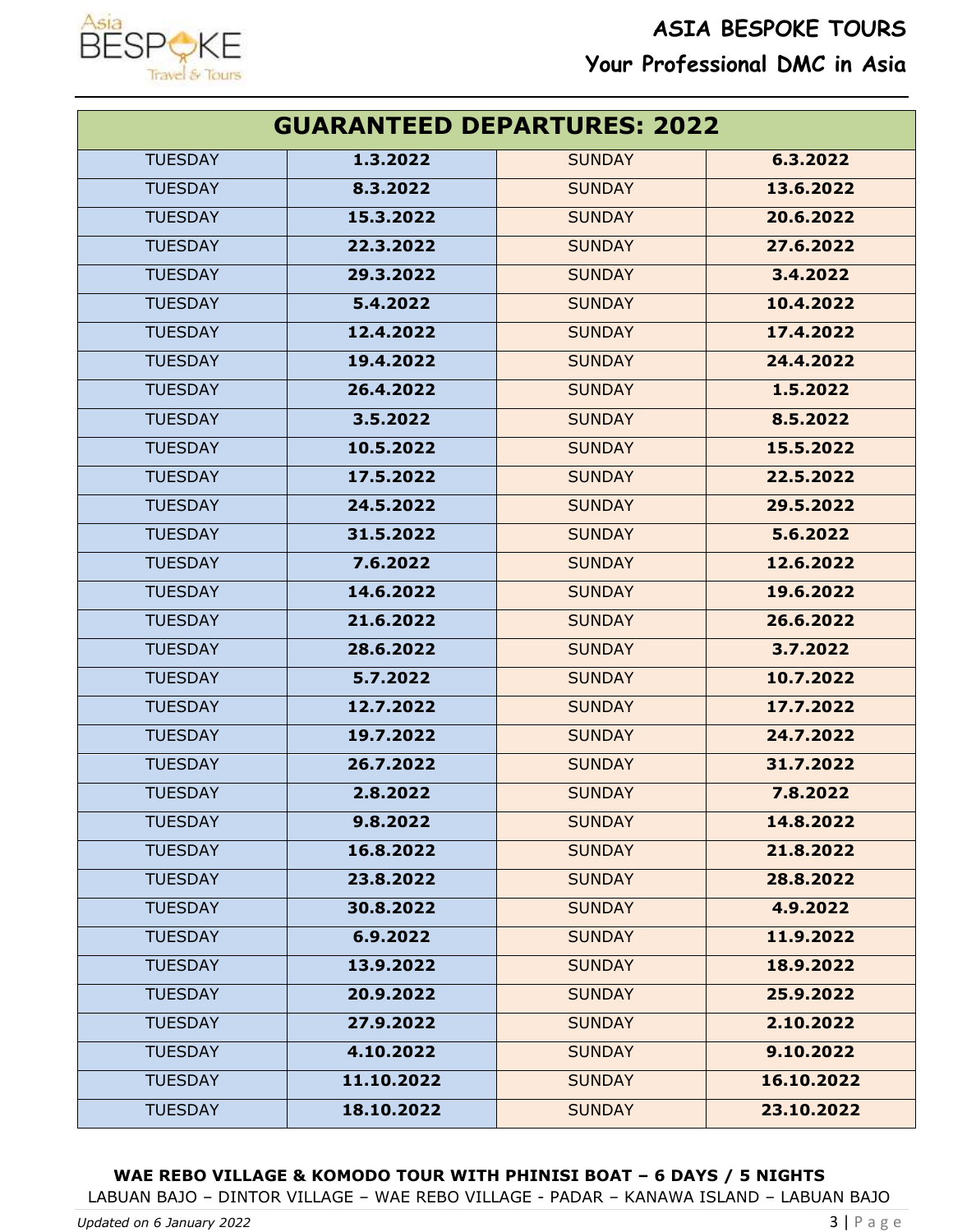## **ITINERARY DAY BY DAY**

#### **DAY 1: ARRIVAL TO LABUAN BAJO – DEPART TO DINTOR VILLAGE [-/L/D]**

- Land in the morning at Komodo International Airport **FLIGHT TBC** –located near the town of Labuan Bajo on the island of Flores, meet by your local guide and transfer to the **local restaurant for lunch**
- After lunch **depart by car to Dintor Village** around 5 hrs drive passing many green rice fields
- Upon arrival check-in to your homestay and **dinner**

#### **OVERNIGHT IN DENTOR AT WAE REBO LODGE HOMESTAY**

#### **DAY 2: DINTOR VILLAGE – DENGE VILLAGE – WAE REBO VILLAGE [B/L/D]**

#### • **Simple breakfast in homestay**

After breakfast depart to Denge village where we leave the car and we start a beautiful but little demanding **3-4 hrs trek through lush green mountain scenery to the traditional village of Wae Rebo** who received in the 2012 UNESCO Asia Pacific Heritage Awards. This small and isolated village was recognized for its rebuilding of the traditional Mbaru Niang traditional house based on the spirit of community cooperation towards a sustainable tradition.

IMPORTANT: Wae Rebo is tucked away in a spectacular surrounding and is only accessible by foot

- In the afternoon discover daily life of local people who mainly harvest coffee or are busy with the traditional processing of coffee beans. You will be overwhelmed by the calm and the beauty of this place.
- **Lunch & Dinner will be served at local house**

#### **OVERNIGHT IN WAE REBO VILLAGE AT TRADITIONAL HOUSE (MBARU NIANG)**

IMPORTANT: There is no electricity+no phone signal + sleeping on a woven mat made of pandanus leaf



**WAE REBO VILLAGE & KOMODO TOUR WITH PHINISI BOAT – 6 DAYS / 5 NIGHTS** LABUAN BAJO – DINTOR VILLAGE – WAE REBO VILLAGE - PADAR – KANAWA ISLAND – LABUAN BAJO

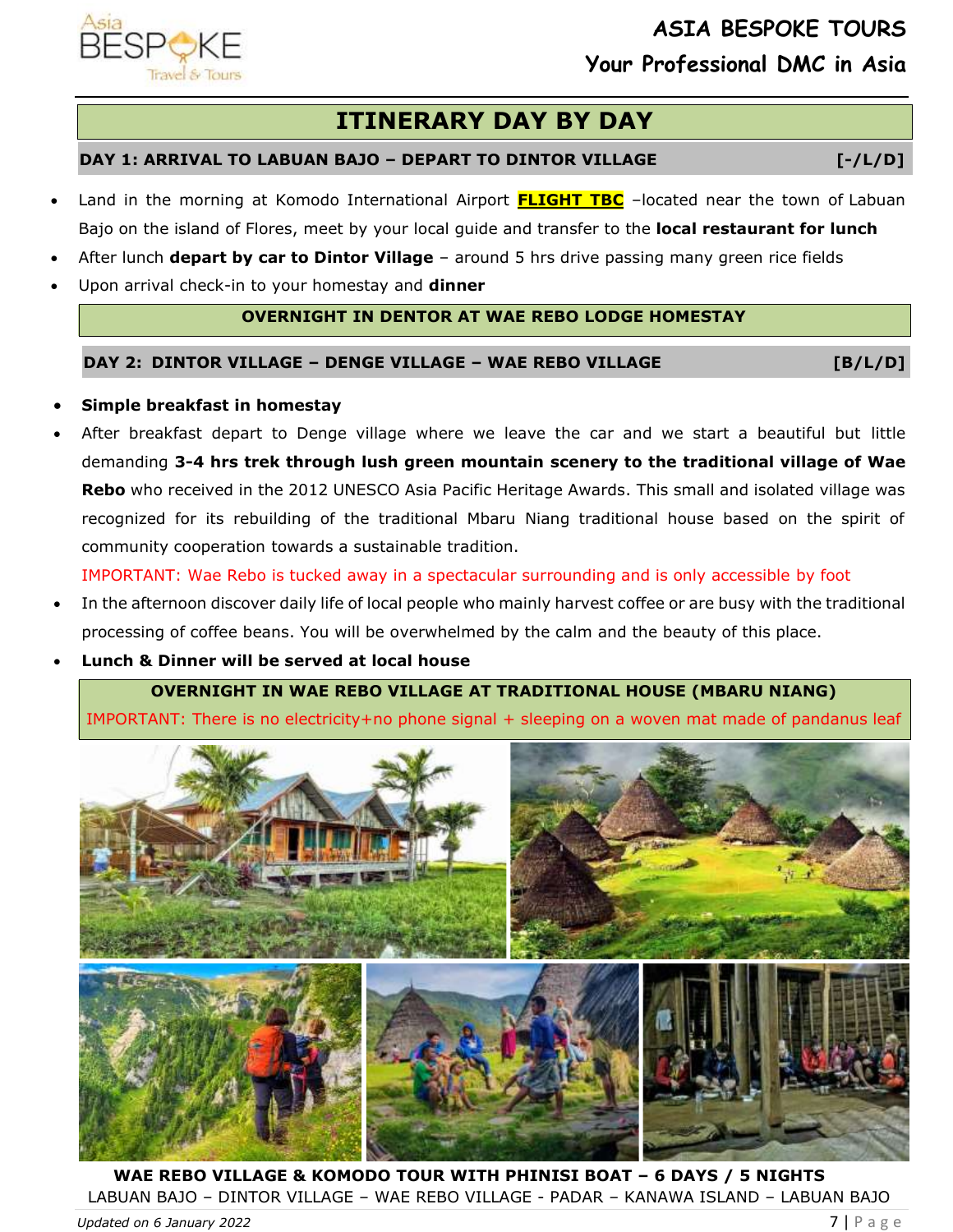

#### **DAY 3: WAE REBO VILLAGE – DENGE VILLAGE – DINTOR – LABUAN BAJO [B/L/D]**

#### • **Simple breakfast at traditional Mbaru Niang House**

- After breakfast trekking back to Denge Village around 3 hrs and after continue by car to Labuan Bajo around 5 hrs drive with some stops on the way
- **Simple lunch at local restaurant on the way**
- Upon arrival to Labuan Bajo transfer to the hotel for check-in and **dinner at hotel**

#### **OVERNIGHT IN LABUAN BAJO – 3\* / 4\* or 5\* HOTEL OPTIONS AVAILABLE**

#### **DAY 4: LABUAN BAJO – EMBARKATION ON SEMI PHINISI BOAT [B/L/D]**

#### • **Breakfast at the hotel**

- After breakfast transfer to the harbor where you will get on board Semi Phinisi boat **to Kelor Island** a small island located in front of the the beautiful hills of Flores
- Upon arrival free time for swimming and snorkeling at the white sandy beach of Kelor island.
- **Lunch will be served on boat while the boat cruising to Rinca Island**
- In the afternoon enjoy **trekking in Rinca** and discover famous Komodo dragons and other wild animals
- Afterwards depart to **Padar island -** remote island famous for steep and dry hills, cliffs falling straight into the ocean, sea eagles flying around, gigantic bays with crystal waters and many unknown pink-sand beaches are what give this place a truly unique atmosphere.
- **Dinner will be served on boat**

#### **OVERNIGHT ON SEMI PHINISI BOAT NEARBY PADAR ISLAND**



**WAE REBO VILLAGE & KOMODO TOUR WITH PHINISI BOAT – 6 DAYS / 5 NIGHTS** LABUAN BAJO – DINTOR VILLAGE – WAE REBO VILLAGE - PADAR – KANAWA ISLAND – LABUAN BAJO *Updated on 6 January 2022* 8 | P a g e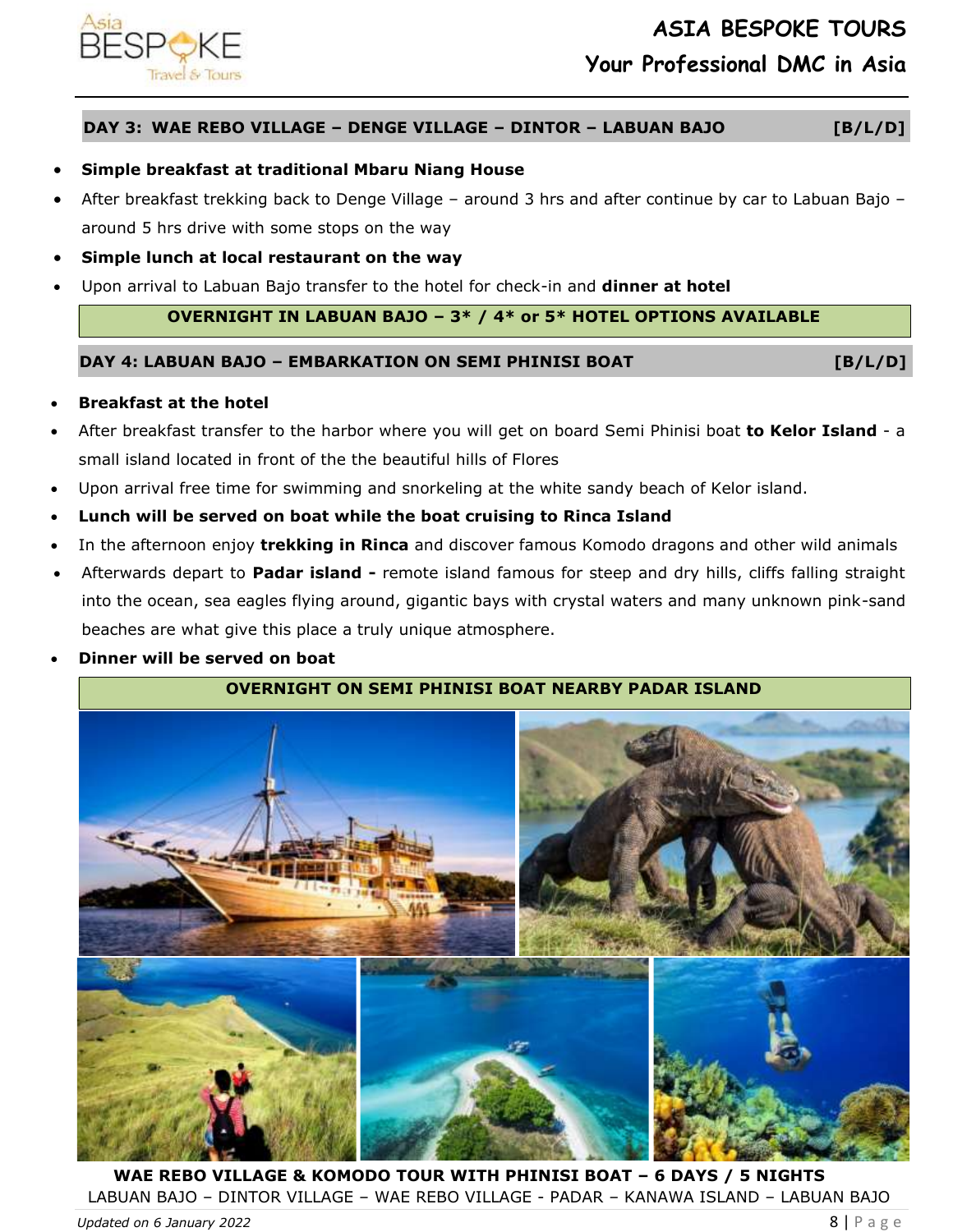

**DAY 5: PADAR - KOMODO - PINK BEACH - MANTA POINT – KANAWA ISLAND [B/L/D]**

- Early morning enjoy **one-hour trek to the top of Padar Kecil which will bring you to a breathtaking panorama sunrise overlooking Komodo National Park.**
- After return back on boat to enjoy **breakfast**
- After continue to **Komodo Island** an official UNESCO World Heritage Site and and the habitat of the **Komodo dragons**, the largest lizard on Earth, which is named after the island. Apart of Komodo dragons themselves the island is the world-famous for **Pink Beach** a must-see for any visitor to Komodo National Park. With soft, pink sand, crystal clear waves, and amazing diving spots, Pink Beach is a place you've got to visit. You will have enough time to snorkel, swim or hike up the nearby hill for a great view looking over the beach.
- In the afternoon **sail to Kanawa Island** with **stop at Manta Point** the perfect place to see manta sting ray at their real habitat (if you are lucky)
- **Lunch & Dinner will be served on boat**





**WAE REBO VILLAGE & KOMODO TOUR WITH PHINISI BOAT – 6 DAYS / 5 NIGHTS** LABUAN BAJO – DINTOR VILLAGE – WAE REBO VILLAGE - PADAR – KANAWA ISLAND – LABUAN BAJO *Updated on 6 January 2022* 9 | P a g e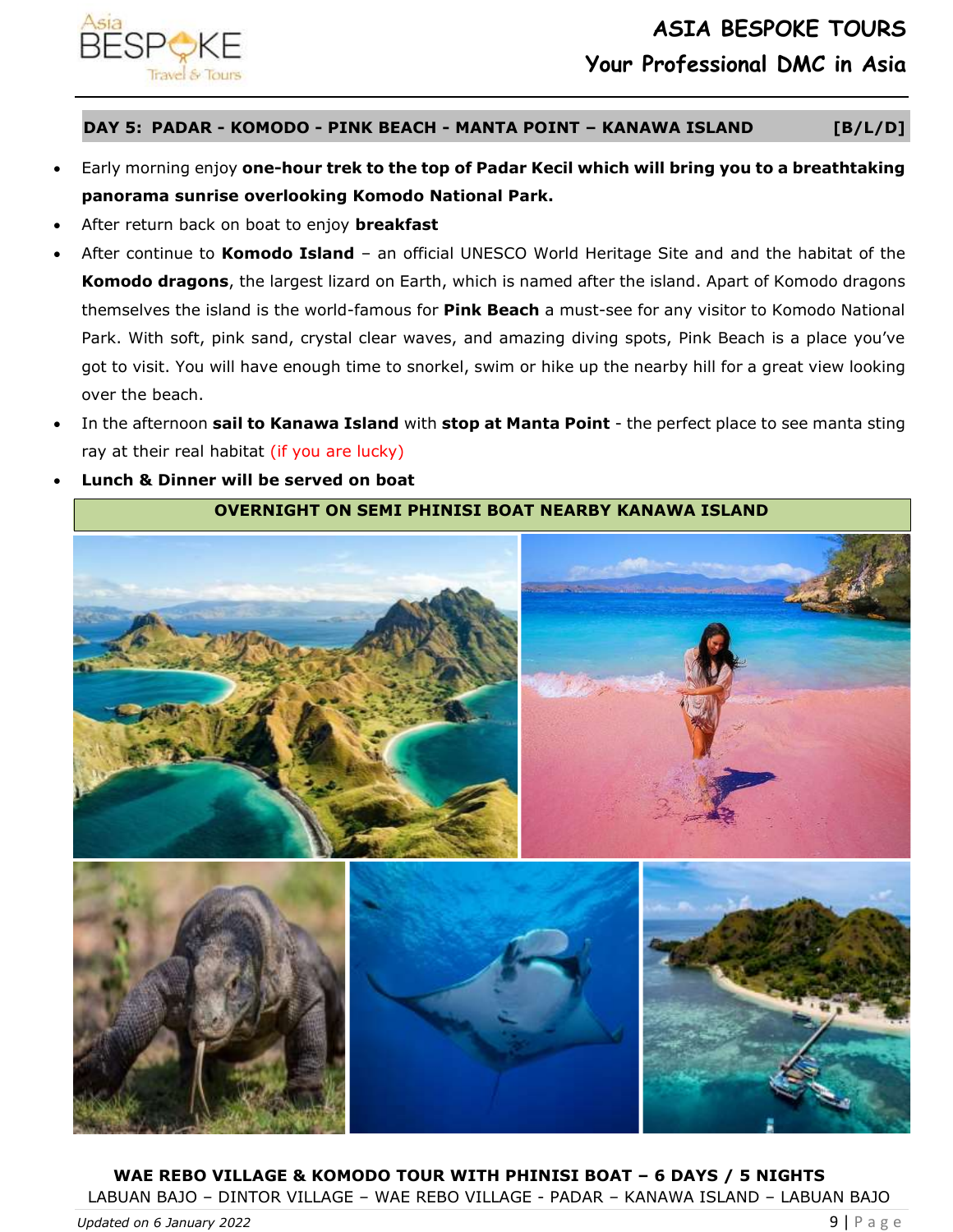

#### **DAY 6: KANAWA – LABUAN BAJO [B/L/-]**

- **Breakfast will be served on boat**
- After breakfast free time on the white sandy beach of the island ideal for snorkeling and swimming
- **Lunch will be served on boat**
- After lunch return back to Labuan Bajo port and direct transfer to Komodo International Airport for your **DEPARTURE FLIGHT TBC**

#### **\*\*\*\* END OF OUR SERVICES \*\*\*\***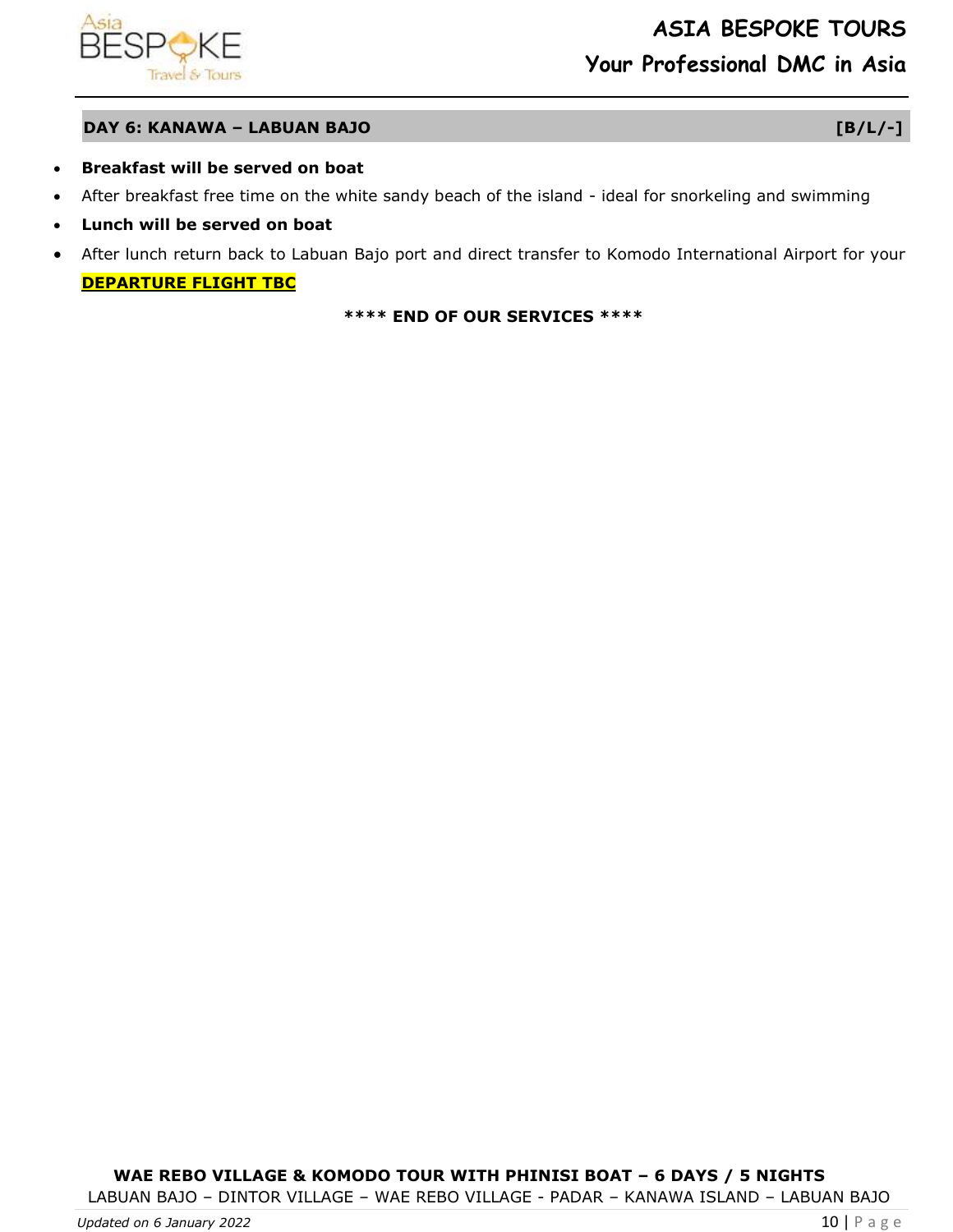

### **WAE REBO LODGE**

Waerebo Lodge offers you simple accommodation of 9 rooms. It consists of 2 double bed rooms and 7 twin bed rooms.

Each room has toilet inside. We provide toiletries in each room. The windows are also equipped with mosquito net to prevent unpleasant insects get into the rooms.

The terrace of our rooms is a great spot to relax and enjoy the landscape. You might notice the Mules island and the hills of Waerebo, while sitting in the terrace. When the sky is clear, you can watch sunrise and sunset view as the background of ricefields before you.

The main purpose of Waerebo Lodge is to provide simple and good quality accommodation service for travellers that heading to Waerebo Village.

In addition, we would like to give something back to our community. We have a commitment to allocate 10% of Waerebo Lodge's room rate to support social and cultural activities of the local community of Waerebo.

<https://waerebolodge.com/>



**WAE REBO VILLAGE & KOMODO TOUR WITH PHINISI BOAT – 6 DAYS / 5 NIGHTS** LABUAN BAJO – DINTOR VILLAGE – WAE REBO VILLAGE - PADAR – KANAWA ISLAND – LABUAN BAJO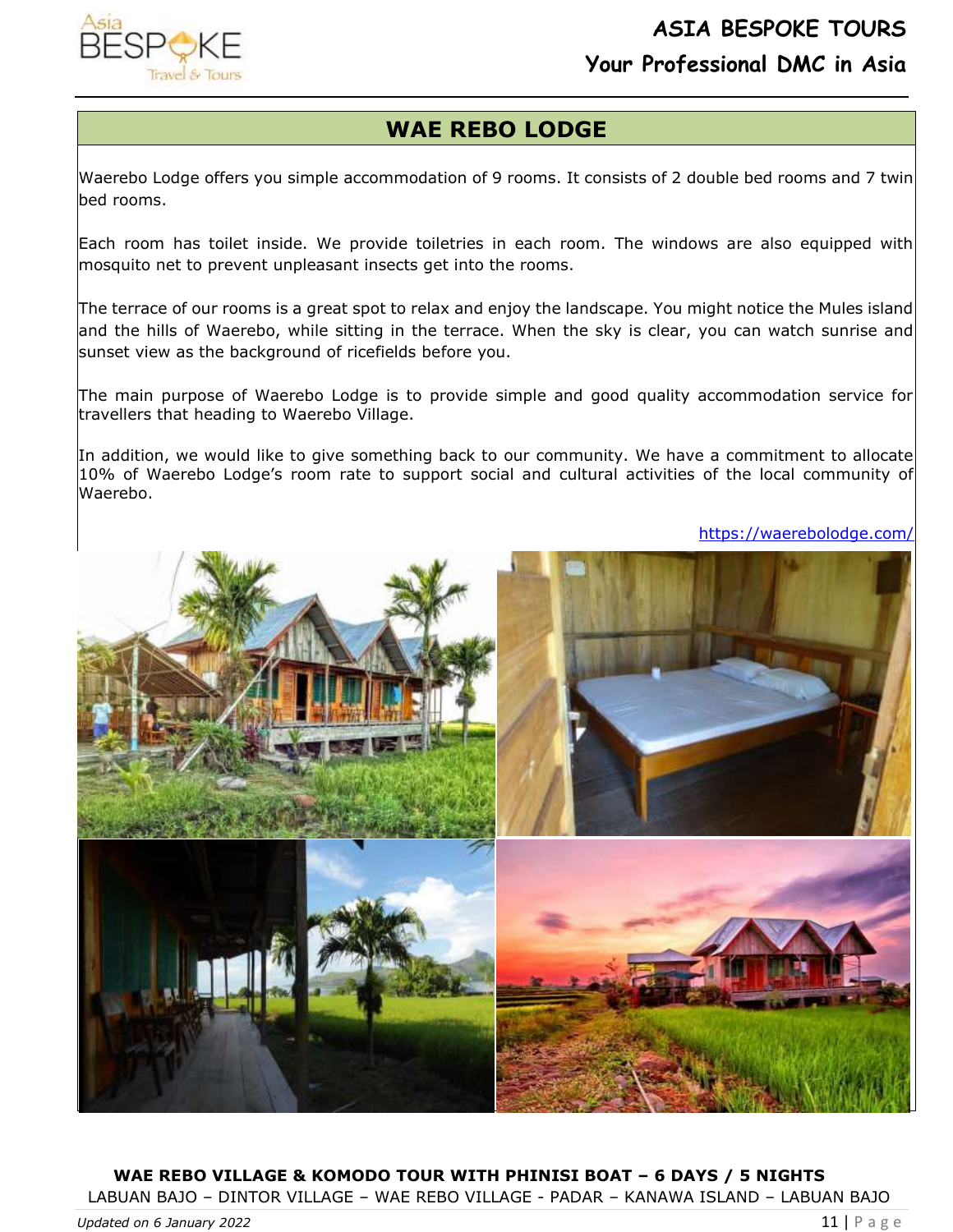## **LABUAN BAJO: LUWANSA BEACH RESORT 3\***

**IULUODS LABUAN BAJO** 

Located on a private area of Pede Beach, Luwansa Beach Hotel houses an outdoor pool with sun loungers and accommodations with sea views. It also provides a complimentary airport transfer service.

The hotel is a 10-minute drive from Komodo Airport and Labuan Bajo. From Labuan Bajo, a 2-hour boat ride takes guests to Rinca Island and a 4-hour boat ride, to Komodo Island.

Contemporary air-conditioned accommodations feature satellite TV, coffee/tea making amenities and a wardrobe. Private bathrooms come with shower facilities and a hairdryer.

Sebayur Restaurant serves European food, while Komodo Bar offers snacks and refreshing beverages. Inroom dining is possible.

Wi-Fi is accessible for free in Luwansa's public areas. Staff at the 24-hour front desk can assist with luggage storage and laundry services or requests for use of ironing or barbecue facilities. Meeting rooms and a tour desk are available.

<https://luwansahotels.com/labuan-bajo/>

### **TRIPADVISOR: #11 of 28 Hotels in Labuan Bajo/ BOOKING.COM RATING: 7.3 GOOD**



### **WAE REBO VILLAGE & KOMODO TOUR WITH PHINISI BOAT – 6 DAYS / 5 NIGHTS**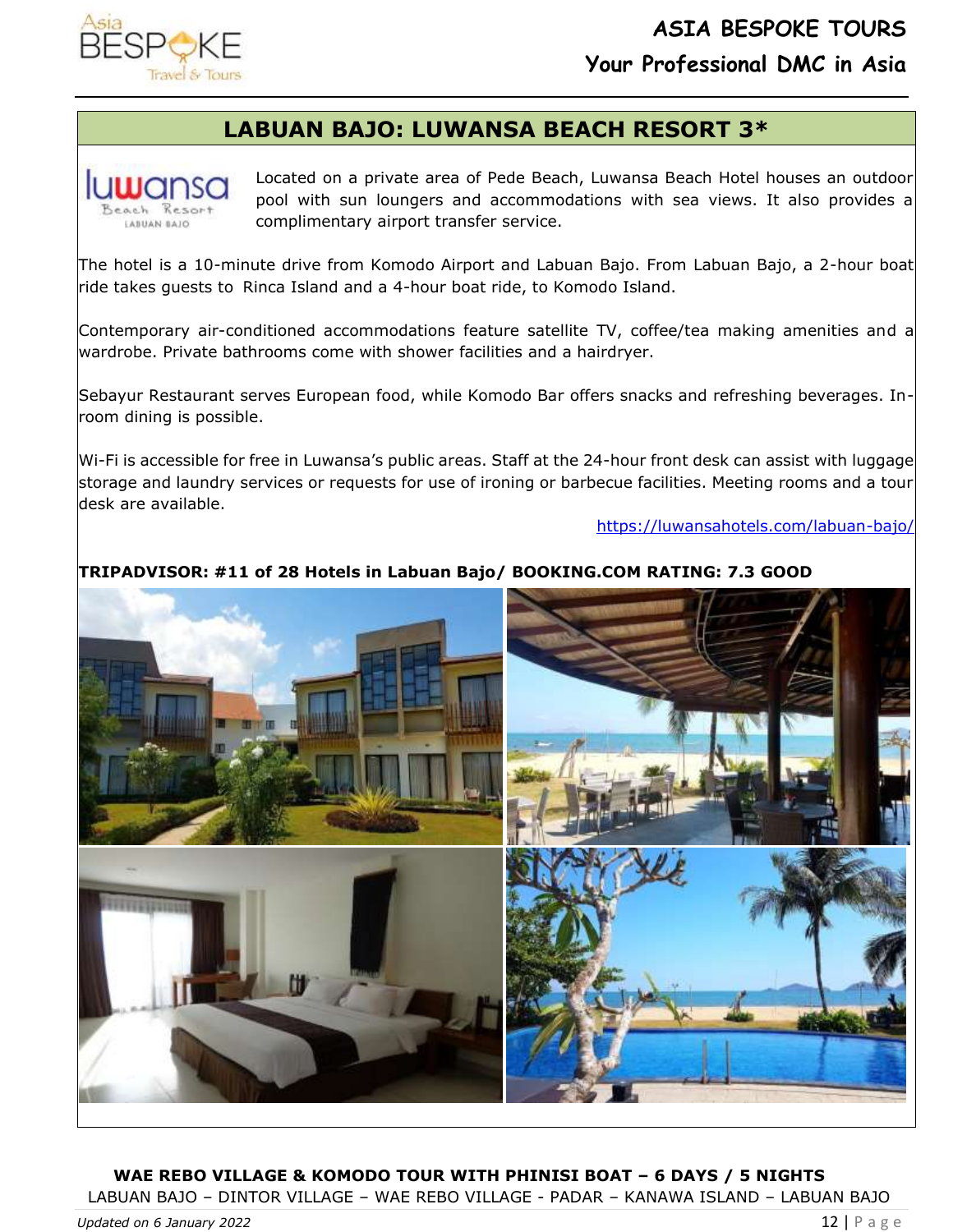### **LABUAN BAJO: BINTANG FLORES HOTEL 4\***



Sitting on a private beach, Bintang Flores Hotel features a beachfront pool and a dove center. Boasting tropical garden landscapes, it also offers free Wi-Fi access in all areas

The hotel is just 1.2 mi from Flores Harbor. It is a 10-minute drive from Komodo Airport and Labuan Bajo ferry terminal, offering easy access to popular dove spots. Mirror Cave is a 15-minute drive away.

A satellite TV, tea/coffee maker and a mini fridge are standard in all air-conditioned rooms. Opening out to tropical views, they also come with a private bathroom and safe.

Breakfast is served in the casual outdoor setting of Kelimutu Coffee Shop.

Bintang Flores' staff can assist with airport transfer and laundry services. Added conveniences include a business center and a minimart. Snorkeling and diving activities is available at the in-house dove center.

#### <https://bintangfloreshotel.com/2018/>

#### **TRIPADVISOR: #9 of 28 Hotels in Labuan Bajo/ BOOKING.COM RATING: 8.0 VERY GOOD**



### **WAE REBO VILLAGE & KOMODO TOUR WITH PHINISI BOAT – 6 DAYS / 5 NIGHTS**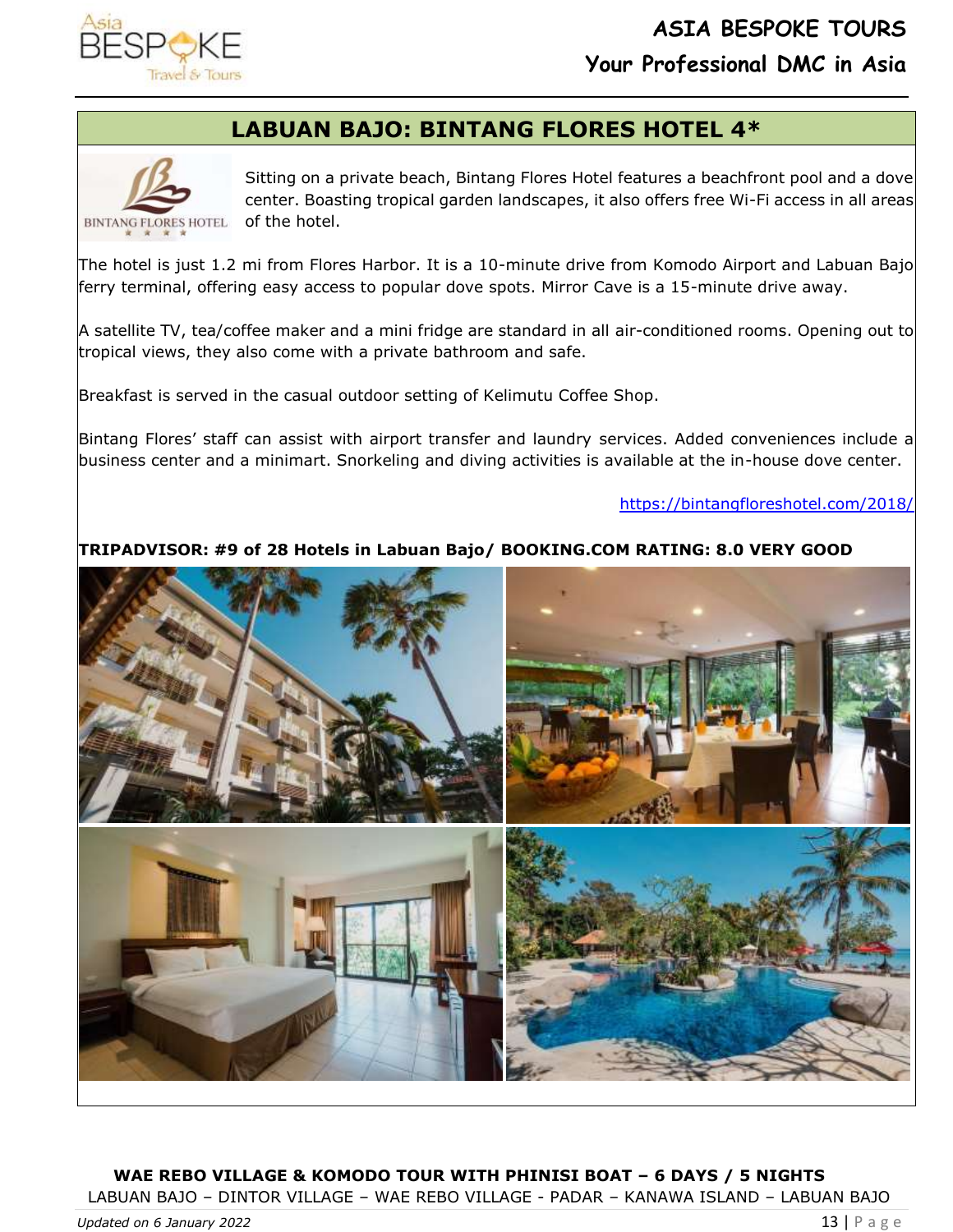

### **LABUAN BAJO: AYANA KOMODO RESORT 5\***



Komodo Resort Waecicu Beach Already famed in Bali and Jakarta for world-class hospitality, exceptional hotel design, superior cuisine and unparalleled service standards, AYANA is the first and only 5-star resort on Flores Island's breathtaking Waecicu Beach, just an hour flight from the magical island of Bali.

AYANA Komodo Resort, Waecicu Beach features 13 suites and 192 premium guest rooms. Inspired by light, comfort and open living, each contemporary room features a flawless ocean view with large windows to capture the golden glow of tropical sunsets that melt dramatically behind distinctive Kukusan Island.

UNIQUE Rooftop Bar reflects the wild and rustic nature of Komodo's timeless beauty with endless panoramas across sapphire seas with vivid sunsets that seem to last forever.

Set in one of the most rugged and picturesque islands of the Indonesian Archipelago, there is an extraordinary diversity of religions, languages, and landscapes - alongside crystal blue waters and pristine white sand beaches.

<https://www.ayana.com/labuan-bajo/ayana-komodo>

#### **TRIPADVISOR: #4 of 28 Hotels in Labuan Bajo/ BOOKING.COM RATING: N/A**



**WAE REBO VILLAGE & KOMODO TOUR WITH PHINISI BOAT – 6 DAYS / 5 NIGHTS** LABUAN BAJO – DINTOR VILLAGE – WAE REBO VILLAGE - PADAR – KANAWA ISLAND – LABUAN BAJO

*Updated on 6 January 2022* 14 | P a g e